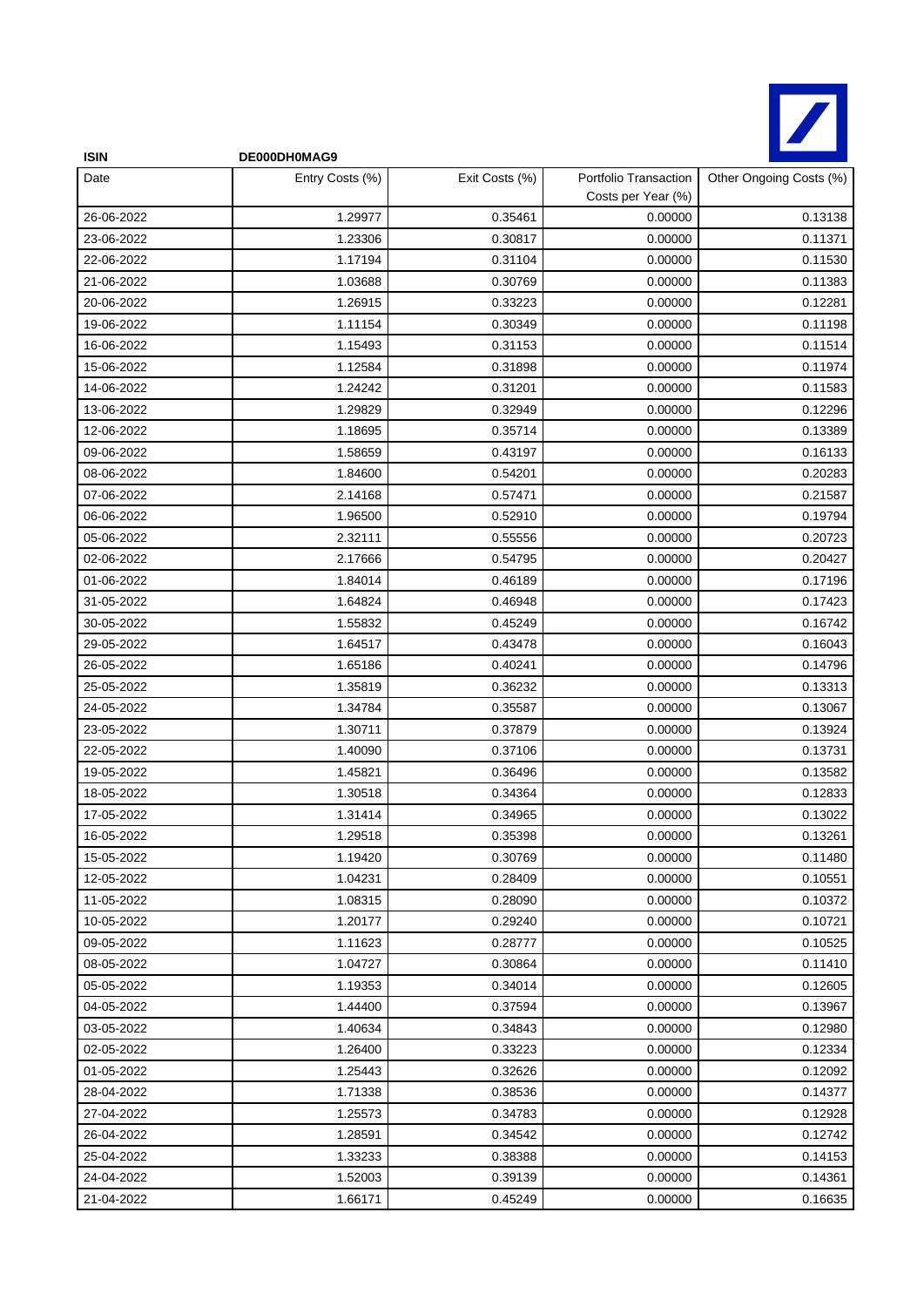| 20-04-2022 | 2.67941 | 0.62112 | 0.00000 | 0.22893 |
|------------|---------|---------|---------|---------|
| 19-04-2022 | 1.93472 | 0.49751 | 0.00000 | 0.18332 |
| 18-04-2022 | 2.09235 | 0.49140 | 0.00000 | 0.18133 |
| 13-04-2022 | 1.82015 | 0.50761 | 0.00000 | 0.18580 |
| 12-04-2022 | 1.66608 | 0.44248 | 0.00000 | 0.16208 |
| 11-04-2022 | 1.49280 | 0.43384 | 0.00000 | 0.15817 |
| 10-04-2022 | 1.58186 | 0.47059 | 0.00000 | 0.17150 |
| 07-04-2022 | 1.71045 | 0.47506 | 0.00000 | 0.17385 |
| 06-04-2022 | 1.78682 | 0.50505 | 0.00000 | 0.18509 |
| 05-04-2022 | 1.92995 | 0.54945 | 0.00000 | 0.20193 |
| 04-04-2022 | 2.32882 | 0.60790 | 0.00000 | 0.22260 |
| 03-04-2022 | 2.23964 | 0.57143 | 0.00000 | 0.20761 |
| 31-03-2022 | 2.14103 | 0.55096 | 0.00000 | 0.19932 |
| 30-03-2022 | 2.06974 | 0.54945 | 0.00000 | 0.19724 |
| 29-03-2022 | 2.43537 | 0.57971 | 0.00000 | 0.20894 |
| 28-03-2022 | 2.02049 | 0.55096 | 0.00000 | 0.20059 |
| 27-03-2022 | 1.94337 | 0.55556 | 0.00000 | 0.20258 |
| 25-03-2022 | 1.71833 | 0.50000 | 0.00000 | 0.18110 |
| 24-03-2022 | 1.79860 | 0.48544 | 0.00000 | 0.17565 |
| 23-03-2022 | 1.66629 | 0.46948 | 0.00000 | 0.16942 |
| 22-03-2022 | 1.55042 | 0.45249 | 0.00000 | 0.16319 |
| 21-03-2022 | 1.73129 | 0.46404 | 0.00000 | 0.16657 |
| 18-03-2022 | 1.65175 | 0.44643 | 0.00000 | 0.15992 |
| 17-03-2022 | 1.59362 | 0.41929 | 0.00000 | 0.14992 |
| 16-03-2022 | 1.50299 | 0.37879 | 0.00000 | 0.13554 |
| 15-03-2022 | 1.22165 | 0.32415 | 0.00000 | 0.11447 |
| 14-03-2022 | 1.28543 | 0.36101 | 0.00000 | 0.12906 |
| 11-03-2022 | 1.28424 | 0.35026 | 0.00000 | 0.12470 |
| 10-03-2022 | 1.16631 | 0.33557 | 0.00000 | 0.11841 |
| 09-03-2022 | 1.33597 | 0.32733 | 0.00000 | 0.11637 |
| 08-03-2022 | 1.27640 | 0.32733 | 0.00000 | 0.11719 |
| 07-03-2022 | 1.39830 | 0.38241 | 0.00000 | 0.13825 |
| 04-03-2022 | 1.29940 | 0.37594 | 0.00000 | 0.13393 |
| 03-03-2022 | 2.17338 | 0.43011 | 0.00000 | 0.15355 |
| 02-03-2022 | 0.88765 | 0.37879 | 0.00000 | 0.13436 |
| 01-03-2022 | 1.05400 | 0.41408 | 0.00000 | 0.14541 |
| 28-02-2022 | 0.78223 | 0.35971 | 0.00000 | 0.12588 |
| 25-02-2022 | 0.70945 | 0.34014 | 0.00000 | 0.11847 |
| 24-02-2022 | 0.66527 | 0.34783 | 0.00000 | 0.12054 |
| 23-02-2022 | 0.84763 | 0.38911 | 0.00000 | 0.13465 |
| 22-02-2022 | 0.78612 | 0.37175 | 0.00000 | 0.12846 |
| 21-02-2022 | 0.80221 | 0.37879 | 0.00000 | 0.13061 |
| 18-02-2022 | 0.94047 | 0.39920 | 0.00000 | 0.13806 |
| 17-02-2022 | 0.78820 | 0.38685 | 0.00000 | 0.13368 |
| 15-02-2022 | 0.95874 | 0.38023 | 0.00000 | 0.13146 |
| 14-02-2022 | 0.80525 | 0.35273 | 0.00000 | 0.12169 |
| 11-02-2022 | 0.88618 | 0.37594 | 0.00000 | 0.12934 |
| 10-02-2022 | 0.80632 | 0.40404 | 0.00000 | 0.13891 |
| 09-02-2022 | 0.81008 | 0.38536 | 0.00000 | 0.13250 |
| 08-02-2022 | 0.88106 | 0.39526 | 0.00000 | 0.13630 |
| 07-02-2022 | 0.92960 | 0.36969 | 0.00000 | 0.12667 |
| 04-02-2022 | 0.75990 | 0.38241 | 0.00000 | 0.13079 |
| 03-02-2022 | 0.90583 | 0.38095 | 0.00000 | 0.13228 |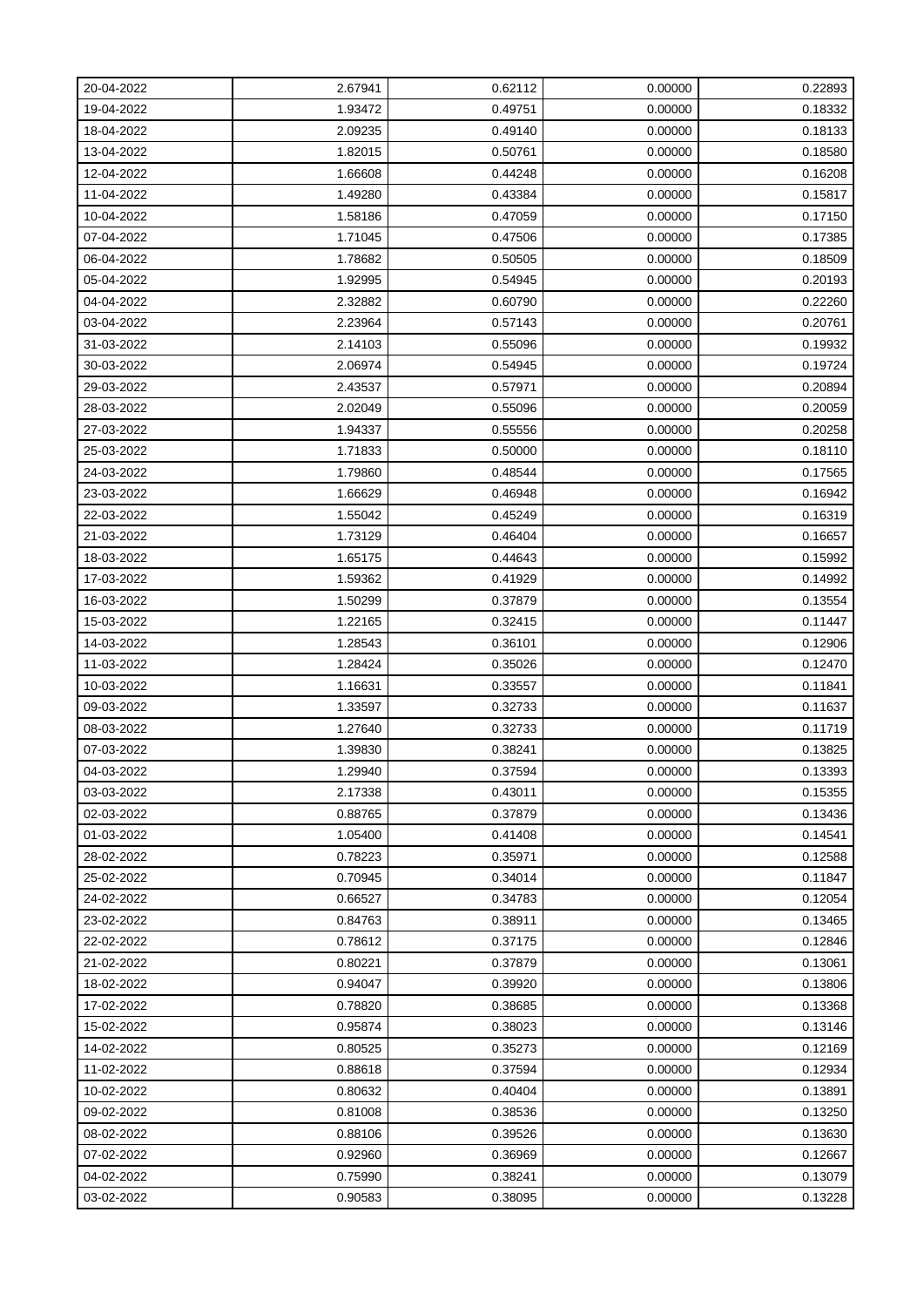| 02-02-2022 | 0.93714 | 0.38314 | 0.00000 | 0.13319 |
|------------|---------|---------|---------|---------|
| 01-02-2022 | 0.87715 | 0.39841 | 0.00000 | 0.13910 |
| 31-01-2022 | 0.91633 | 0.36496 | 0.00000 | 0.12771 |
| 28-01-2022 | 0.79233 | 0.36101 | 0.00000 | 0.12644 |
| 27-01-2022 | 0.91952 | 0.38462 | 0.00000 | 0.13477 |
| 26-01-2022 | 1.02572 | 0.44248 | 0.00000 | 0.15515 |
| 25-01-2022 | 0.81032 | 0.40241 | 0.00000 | 0.14024 |
| 24-01-2022 | 0.84088 | 0.43103 | 0.00000 | 0.15033 |
| 21-01-2022 | 1.13153 | 0.47733 | 0.00000 | 0.16716 |
| 20-01-2022 | 1.29418 | 0.50378 | 0.00000 | 0.17675 |
| 19-01-2022 | 1.27916 | 0.50891 | 0.00000 | 0.17873 |
| 18-01-2022 | 1.22418 | 0.48780 | 0.00000 | 0.17009 |
| 17-01-2022 | 1.05781 | 0.48780 | 0.00000 | 0.16961 |
| 14-01-2022 | 1.18255 | 0.51813 | 0.00000 | 0.18011 |
| 13-01-2022 | 1.10508 | 0.50891 | 0.00000 | 0.17668 |
| 12-01-2022 | 0.95747 | 0.45558 | 0.00000 | 0.15862 |
| 11-01-2022 | 0.87419 | 0.39920 | 0.00000 | 0.13838 |
| 10-01-2022 | 0.86144 | 0.40733 | 0.00000 | 0.14146 |
| 07-01-2022 | 0.78867 | 0.35778 | 0.00000 | 0.12353 |
| 06-01-2022 | 0.78208 | 0.32841 | 0.00000 | 0.11281 |
| 05-01-2022 | 0.89473 | 0.36036 | 0.00000 | 0.12460 |
| 04-01-2022 | 0.70465 | 0.34783 | 0.00000 | 0.12005 |
| 03-01-2022 | 0.86092 | 0.37879 | 0.00000 | 0.13076 |
| 31-12-2021 | 0.68911 | 0.33670 | 0.00000 | 0.11552 |
| 30-12-2021 | 0.63954 | 0.32362 | 0.00000 | 0.11103 |
| 29-12-2021 | 0.72809 | 0.31696 | 0.00000 | 0.10878 |
| 28-12-2021 | 0.64510 | 0.32626 | 0.00000 | 0.11174 |
| 27-12-2021 | 0.73996 | 0.31397 | 0.00000 | 0.10746 |
| 23-12-2021 | 0.74741 | 0.31496 | 0.00000 | 0.10773 |
| 22-12-2021 | 0.58742 | 0.29070 | 0.00000 | 0.09910 |
| 21-12-2021 | 0.65652 | 0.28209 | 0.00000 | 0.09579 |
| 20-12-2021 | 0.65299 | 0.28369 | 0.00000 | 0.09668 |
| 17-12-2021 | 0.65589 | 0.32415 | 0.00000 | 0.11090 |
| 16-12-2021 | 0.69812 | 0.32520 | 0.00000 | 0.11147 |
| 15-12-2021 | 0.60902 | 0.30075 | 0.00000 | 0.10282 |
| 14-12-2021 | 0.76690 | 0.31646 | 0.00000 | 0.10854 |
| 13-12-2021 | 0.77819 | 0.33784 | 0.00000 | 0.11664 |
| 10-12-2021 | 0.83362 | 0.34662 | 0.00000 | 0.11971 |
| 09-12-2021 | 0.86856 | 0.36630 | 0.00000 | 0.12657 |
| 08-12-2021 | 0.73404 | 0.36900 | 0.00000 | 0.12817 |
| 07-12-2021 | 0.89142 | 0.34364 | 0.00000 | 0.11889 |
| 06-12-2021 | 0.80499 | 0.31596 | 0.00000 | 0.10830 |
| 03-12-2021 | 0.70642 | 0.30534 | 0.00000 | 0.10442 |
| 02-12-2021 | 0.66818 | 0.31949 | 0.00000 | 0.10938 |
| 01-12-2021 | 0.71698 | 0.32841 | 0.00000 | 0.11267 |
| 30-11-2021 | 0.71675 | 0.31201 | 0.00000 | 0.10630 |
| 29-11-2021 | 0.77596 | 0.33333 | 0.00000 | 0.11479 |
| 26-11-2021 | 0.65130 | 0.32520 | 0.00000 | 0.11205 |
| 25-11-2021 | 0.82107 | 0.36430 | 0.00000 | 0.12696 |
| 24-11-2021 | 0.72509 | 0.35461 | 0.00000 | 0.12330 |
| 23-11-2021 | 0.79722 | 0.33333 | 0.00000 | 0.11507 |
| 22-11-2021 | 0.87208 | 0.37037 | 0.00000 | 0.12853 |
| 19-11-2021 | 0.76129 | 0.38388 | 0.00000 | 0.13301 |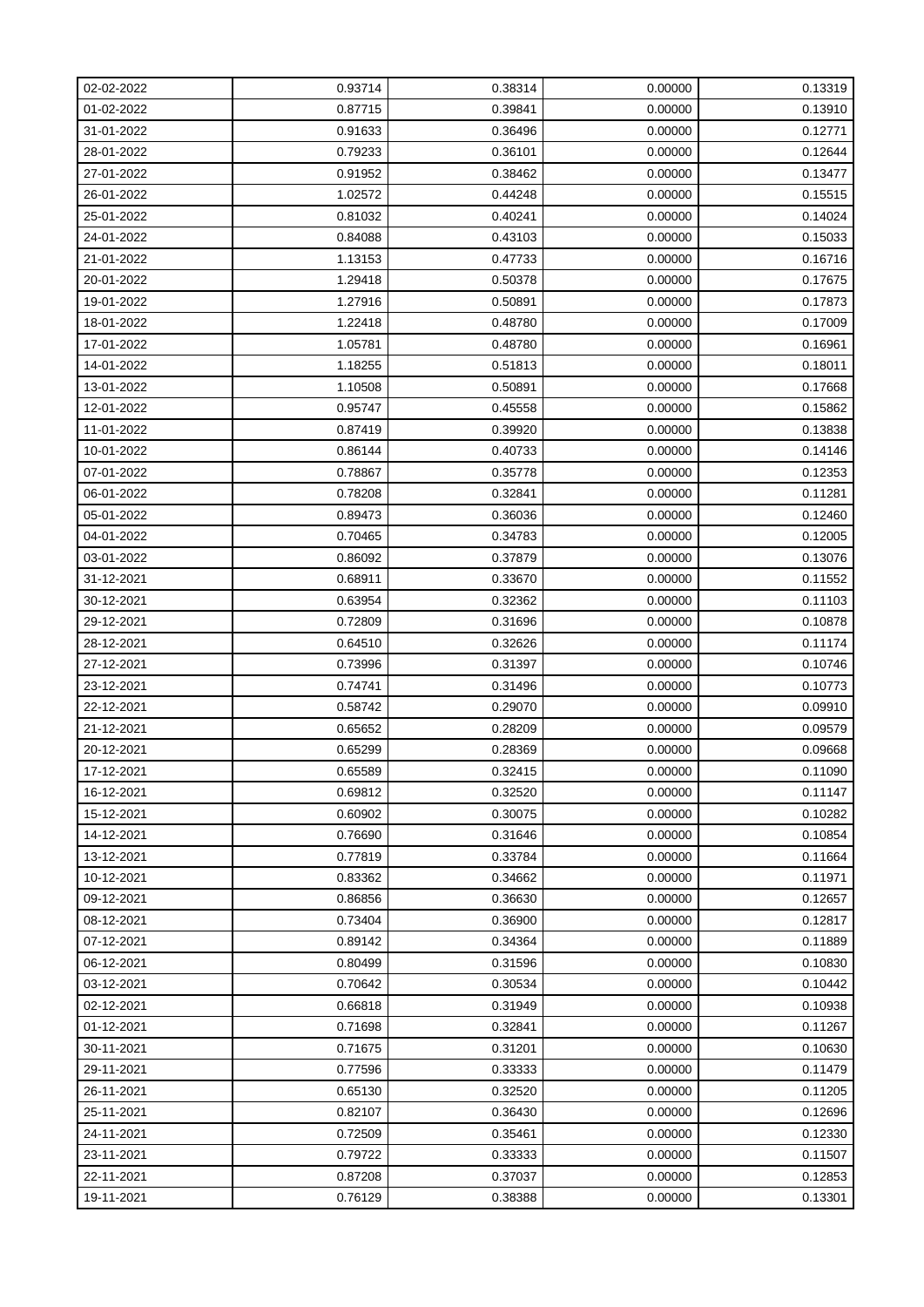| 18-11-2021 | 0.94923 | 0.38462 | 0.00000 | 0.13325 |
|------------|---------|---------|---------|---------|
| 17-11-2021 | 1.05906 | 0.41754 | 0.00000 | 0.14546 |
| 16-11-2021 | 0.84422 | 0.42735 | 0.00000 | 0.14852 |
| 15-11-2021 | 1.00292 | 0.43197 | 0.00000 | 0.14906 |
| 12-11-2021 | 0.77550 | 0.39216 | 0.00000 | 0.13455 |
| 11-11-2021 | 0.99780 | 0.42827 | 0.00000 | 0.14747 |
| 10-11-2021 | 1.24704 | 0.50891 | 0.00000 | 0.17501 |
| 09-11-2021 | 1.00758 | 0.49875 | 0.00000 | 0.17113 |
| 08-11-2021 | 1.00091 | 0.48426 | 0.00000 | 0.16622 |
| 05-11-2021 | 0.95773 | 0.46948 | 0.00000 | 0.16129 |
| 04-11-2021 | 1.20329 | 0.52083 | 0.00000 | 0.17963 |
| 03-11-2021 | 1.29429 | 0.51813 | 0.00000 | 0.17804 |
| 02-11-2021 | 1.02161 | 0.52493 | 0.00000 | 0.18039 |
| 01-11-2021 | 1.11753 | 0.53333 | 0.00000 | 0.18387 |
| 28-10-2021 | 1.42118 | 0.58140 | 0.00000 | 0.19947 |
| 27-10-2021 | 1.09079 | 0.54795 | 0.00000 | 0.18879 |
| 26-10-2021 | 1.07373 | 0.51680 | 0.00000 | 0.17735 |
| 25-10-2021 | 1.15873 | 0.53763 | 0.00000 | 0.18481 |
| 24-10-2021 | 1.36555 | 0.58140 | 0.00000 | 0.19957 |
| 21-10-2021 | 1.30626 | 0.57971 | 0.00000 | 0.19929 |
| 20-10-2021 | 1.11646 | 0.57637 | 0.00000 | 0.19815 |
| 19-10-2021 | 1.40423 | 0.56497 | 0.00000 | 0.19428 |
| 18-10-2021 | 1.51612 | 0.59524 | 0.00000 | 0.20453 |
| 17-10-2021 | 1.23647 | 0.52356 | 0.00000 | 0.17994 |
| 14-10-2021 | 1.25740 | 0.56818 | 0.00000 | 0.19562 |
| 13-10-2021 | 1.34205 | 0.51151 | 0.00000 | 0.17532 |
| 12-10-2021 | 1.06494 | 0.47281 | 0.00000 | 0.16226 |
| 11-10-2021 | 0.99333 | 0.45045 | 0.00000 | 0.15405 |
| 10-10-2021 | 0.99575 | 0.46729 | 0.00000 | 0.15989 |
| 07-10-2021 | 0.81020 | 0.40000 | 0.00000 | 0.13611 |
| 06-10-2021 | 0.83835 | 0.38388 | 0.00000 | 0.12993 |
| 05-10-2021 | 0.82363 | 0.35778 | 0.00000 | 0.12074 |
| 04-10-2021 | 0.75772 | 0.37736 | 0.00000 | 0.12733 |
| 03-10-2021 | 0.77343 | 0.36832 | 0.00000 | 0.12392 |
| 30-09-2021 | 0.64533 | 0.32573 | 0.00000 | 0.10899 |
| 29-09-2021 | 0.70943 | 0.32841 | 0.00000 | 0.10969 |
| 28-09-2021 | 0.69453 | 0.34130 | 0.00000 | 0.11362 |
| 27-09-2021 | 0.83180 | 0.35971 | 0.00000 | 0.12010 |
| 26-09-2021 | 0.73010 | 0.35587 | 0.00000 | 0.11856 |
| 23-09-2021 | 0.79961 | 0.33841 | 0.00000 | 0.11195 |
| 22-09-2021 | 0.91988 | 0.34722 | 0.00000 | 0.11517 |
| 21-09-2021 | 0.68598 | 0.30303 | 0.00000 | 0.09941 |
| 20-09-2021 | 0.72395 | 0.31797 | 0.00000 | 0.10465 |
| 19-09-2021 | 0.59312 | 0.30257 | 0.00000 | 0.09935 |
| 16-09-2021 | 0.77501 | 0.35461 | 0.00000 | 0.11723 |
| 15-09-2021 | 0.71972 | 0.35714 | 0.00000 | 0.11807 |
| 14-09-2021 | 0.77113 | 0.34423 | 0.00000 | 0.11303 |
| 13-09-2021 | 0.87174 | 0.35398 | 0.00000 | 0.11643 |
| 12-09-2021 | 0.87061 | 0.34423 | 0.00000 | 0.11338 |
| 09-09-2021 | 0.97299 | 0.37106 | 0.00000 | 0.12220 |
| 08-09-2021 | 0.71335 | 0.33058 | 0.00000 | 0.10833 |
| 07-09-2021 | 0.73775 | 0.33613 | 0.00000 | 0.11012 |
| 06-09-2021 | 0.92052 | 0.38536 | 0.00000 | 0.12715 |